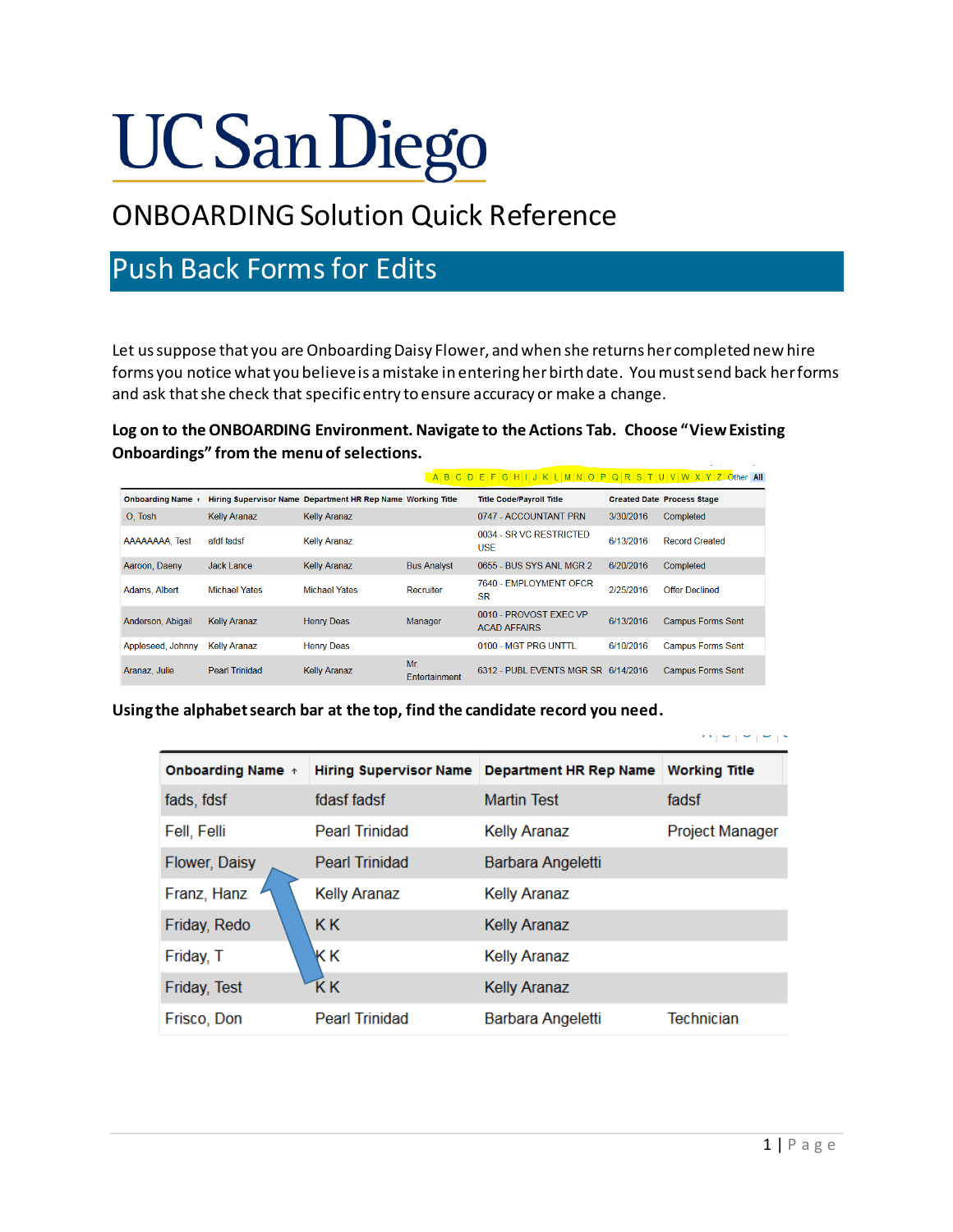Onboarding Flower, Daisy

| <b>Employee Name</b>        | Flower, Daisy                                |                           |
|-----------------------------|----------------------------------------------|---------------------------|
| <b>Department Name</b>      | BUSINESS AND FINANCIAL SERV. (000001)        |                           |
| <b>Appointment Type</b>     | Career                                       |                           |
|                             | Payroll Title 0517 - SYS ADMST MGR 1         |                           |
| <b>First Day of Service</b> | 12/5/2016                                    |                           |
|                             | Loading iDocs Document Viewer for Salesforce |                           |
|                             | Approve<br>Push Back for Editing             | <b>Onboarding Details</b> |

UC San Diego 9500 Gilman Dr. La Jolla, CA 92093 (858) 534-2230

senia. All rights rosanned

### **Click the Push Back for Editing button.**

Onboarding Flower, Daisy

| pprove/Reject Onboarding        |               | Complete Push Back                    | <b>Record Details</b> |  |  |
|---------------------------------|---------------|---------------------------------------|-----------------------|--|--|
| <b>Employee Name</b>            | Flower, Daisy |                                       |                       |  |  |
| <b>Department Name</b>          |               | BUSINESS AND FINANCIAL SERV. (000001) |                       |  |  |
| <b>Appointment Type</b>         | Career        |                                       |                       |  |  |
| <b>Payroll Title</b>            |               | 0540 - BUS SYS ANL SUPV 2             |                       |  |  |
| <b>First Day of Service</b>     | 8/12/2016     |                                       |                       |  |  |
| <b>Instructions to New Hire</b> |               |                                       |                       |  |  |
|                                 |               | Complete Push Back                    | <b>Record Details</b> |  |  |
|                                 |               |                                       |                       |  |  |

**You will notice a text box that is a required field. This box is provided for you to send a message to the new hire. Enter the reason(s) you are returning the forms, and specifically which edits need to be made. When your message is complete, click Complete Push Back.**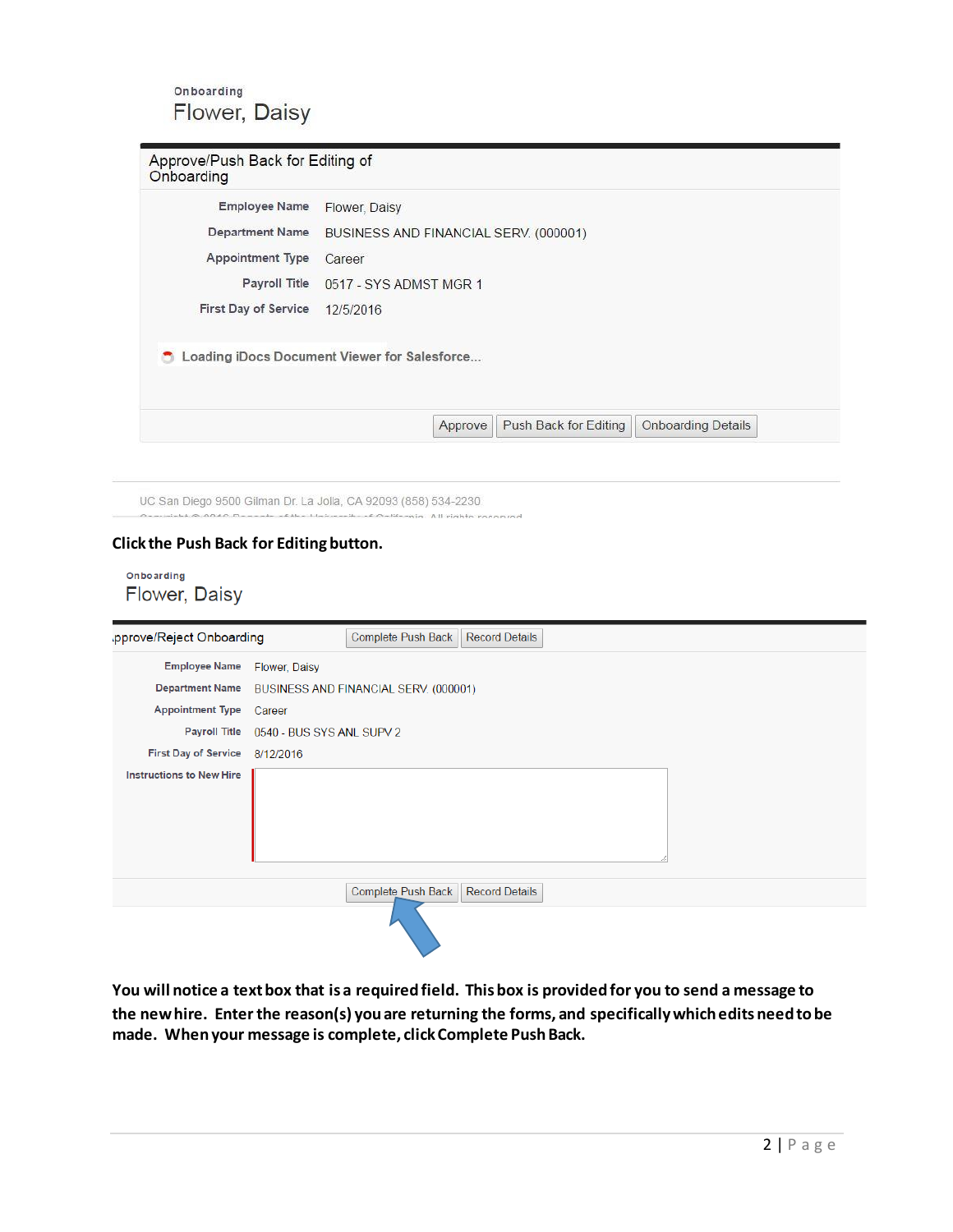#### **You will see this warning:**

| Fror | ×<br>qa-act-crm.cs43.force.com says:                    |  |
|------|---------------------------------------------------------|--|
|      |                                                         |  |
|      | WARNING!: You are about to Reject this record. Proceed? |  |
|      | OK<br>Cancel                                            |  |
|      |                                                         |  |

**Click OK to send back the forms.** 

**Department Initiator receives an e-mail that forms were pushed back.** 

**The New Hire receives an e-mail notifying them that their new hire forms need to be completed. When the e-mail is opened, the message from the HR Initiator that includes the reason for returning the forms, appears in the body of the e-mail message.**

| UCSD Human Resources . (3) Hello Daisy Flower, UC San Diego New Hire Forms to Be Completed - Please review and sign your document From: UCSD Human Resources |  |
|--------------------------------------------------------------------------------------------------------------------------------------------------------------|--|
| forms, you will be given the option to save or print the documents.                                                                                          |  |
| Please call your UC San Diego department contact or hiring manager if you have any questions.                                                                |  |
| Please click on the 'View Documents' below to begin.                                                                                                         |  |
| birth date appears to be wrong.                                                                                                                              |  |
|                                                                                                                                                              |  |
| <b>View Documents</b>                                                                                                                                        |  |

**By clicking View Documents, the new hire can make the necessary changes to their forms and clicks Finish to send back the forms.**